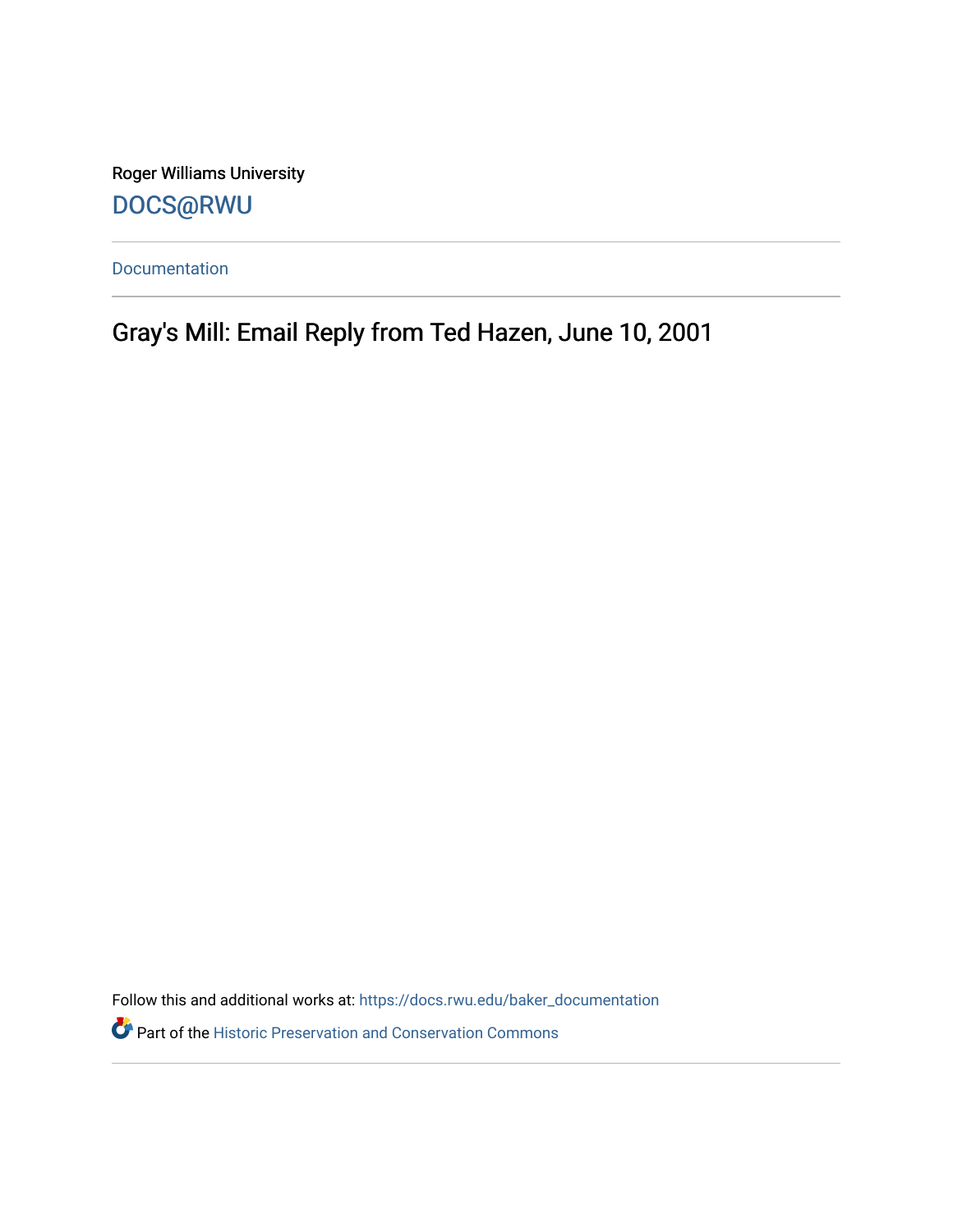Status: U X-Originating-IP: [63.23.231.123] From: "Theodore Hazen" To: awb02@sprynet.com Subject: Re: Date: Sun, 10 Jun 2001 16:40:49 X-OriginalArrivalTime: 10 Jun 2001 16:40:49.0554 (UTC) FILETIME=[1B088720:01C0F1CC]

Dear Anne,

Thank you for your email. Granite millstone were mainly used to grind corn. French millstones were mainly used to grind wheat and produce white flour. They were three times more expensive to purchase and harder to dress. If the French millstone was used to grind animal feed that could not have been its original intended usage. It would be a waste of a good imported millstones. They were the best millstone material ever discovered to grind wheat and produce white flour. In today's world, a domestic pair of millstones would cost between 3 to 5 thousand dollars, and a pair of French millstones would cost between 35 and 45 thousand dollars, plus the import costs. I would imagine the French millstones ground wheat before they were used only to grind animal feed. It would be a later secondary use for them. Not an original more of a make-do or adoptive later use for them.

I guess there is a variety of ways people in New England spell Johnny Cake, as Jonny Cake. I guess there would be different spellings since the name came from Journey Cake. A cake baked on a large flat stone against the fire that you made while on a journey. I know that these cakes are made out of corn and were introduced by the Native Americans to the settlers.

A good example of one of these mills still operating is Kenyon's johnnycake flour mill in Usquepaugh, Rhode Island. http://www.kenyonsgristmill.com/index.html

The name "Red Dog," for ship's biscuit or middlings came from New England as well. A local Native American cheif whose name was Red Dog made an agreement to take all of the ship's biscuit or middlings that the miller could supply the tribe. At one time the millers threw this stuff the middlings and the bran into the streams because there were considered waste or termed offals.

The corn is usually shelled in a corn sheller before hand. Only a small percentage of the corn cobs can be used in animal feeds. Generally you only grind corn cobs into pig feeds and not cattle feeds. A corn cracker is a piece of milling machinery that produces cracked corn. You can set the machine for making different numbers of cracked pieces from each kernel. The term corn cracker is also applied to a small rural mill that has a very small output and production rate. Generally the old saying goes that a kid can eat it faster than what the mill could grind it. So the term can mean two things. Now when you said, "crush the corn and the cob." Crush is not a good word to use and it is incorrect term to be used in the milling processs. Nothing is ever "crushed." The problem with crushing grains is that the oil would be released from the germ into the meal, and it would quickely turn rancid. Crush also implies that the grinding surfaces come into contact with each other which is never the case. The millstones never touch each other and the furrows on the grinding surface of the millstones sheer the grain like a pair of sissiors. The corn crackers and hammer mills force grain to pass through different mesh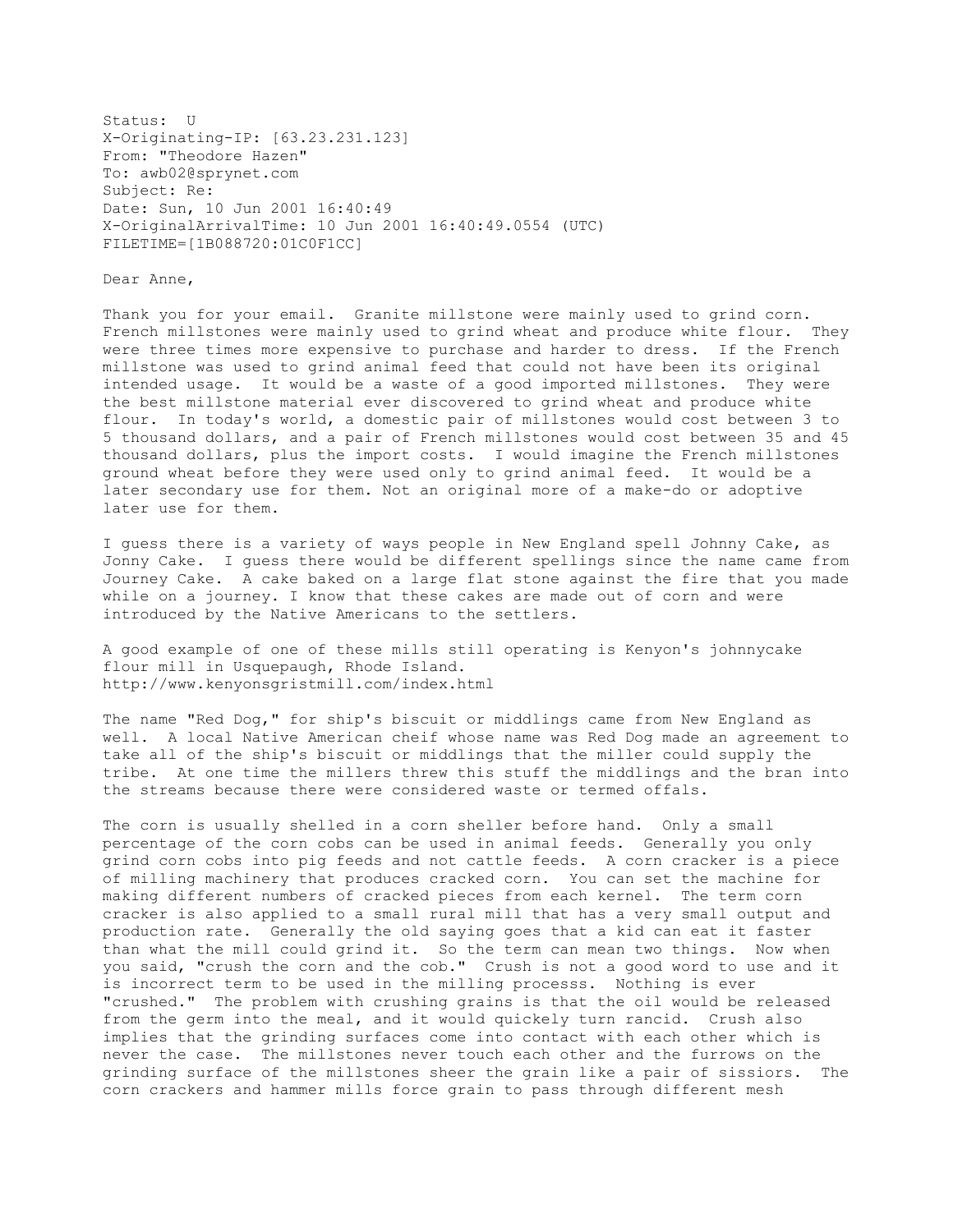screens sort of like a cold slaw shredder. It is still sheered by the hole openings in the screen.

The Meadows Mills use granite millstones from North Carolina. Before Meadows became Meadows it was known as Williams Mills.

Meadows Mills,Inc.,Page, Meadows Stone Buhr Mills, North Wilksboro, N.C. http://www.meadowsmills.com/ Meadows Mill Company, Manufacturers of Sawmills, Hammer Mills, and Stone Burr Mills 1352 West D Street, Post Office Box 1288, North Wilksboro, North Carolina 28659 (800) 626-2282, (336) 838-2282 meadowsmills@worldnet.att.net

New River Mills, New River Stone Buhr Mills, Scottesville, N.C. http://www.newrivermills.com/ Edward Wingler, Scottsville, NC 336-982-2323 ewingler@newrivermills.com

New River Mills, New River Stone Buhr Mills, Scottesville, N.C. http://www.forthrt.com/~hduncan/ Hank Duncan, 150 Haunted Branch Road, North Wilkesboro, NC 28659 336-838-1260 hduncan@newrivermills.com

When you say reaction wheel, I first think of a barker wheel developed by Dr. Barker in the 17th century. Water is introduced in a round pipe (or funnel) with two arms projecting from the bottom. The discharging water through small openings causes it to turn backwards giving the wheel a rotary motion. They sort of work like a lawn sprinkler.

A spiral iron enclosure, seems like three possibilities. These type of wheels were mainly used in the North. The first is the spiral discharge wheel. The best way to understand this type of wheel is to think of a top windmill or pin wheel. Generally they are mounted in pairs on a horizontal shaft. The second one is a rose wheel. The water wheels is driven by a spout of book causing the water to strike two or three opposing buckets at right angles causing the buckets to turn in opposite direction. The wheel was used on vertical or horisonal shafts, in pairs or singly. The spiral of the open buckets looks much like an open rose. Some times for the rose wheel to work economically they have to be used in pairs on a horizontal shaft. They were some times used in place of flutter wheels (a time of small diameter undershot water wheel) used in up and down saw mills. The third a spiral, or screw flood wheel. These types of wheels were seldom used in this country. They work much like a screw propeller. I understand that these types of wheels may have been first used in the Genesee Valley Between Rochester and the Alleghanies before the building of the Genesee Valley Canal. Neither one of these two water wheel are what would be really termed a water turbine. Basically all turbines could be termed "reaction" wheels, because if you have water flowing in one direction that causes the wheel turn in the opposite direction. I know that these types of wheels were developed prior to 1870. I have an 1870 millwrights book sitting here that mentions the spiral wheel with a section of its own.

Did I mention to you a book called "Little Old Mills," by Marion Nichol Rawson (1878-1956), New York: E. P. Dutton and Company, 1935, New York, Johnson Reprint Corp. 1970. It is not a highly technical book about mills but contains a lot of the folklore and character about mills. She wrote about a dozen or more books most of them she illustrated herself. If you look at her book "Forever the Farm," New York: E. P. Dutton and Company, 1939. If you look at her drawings of different types of fences and roofs you will discover where perhaps Eric Sloane later got his ideas for his drawings and books.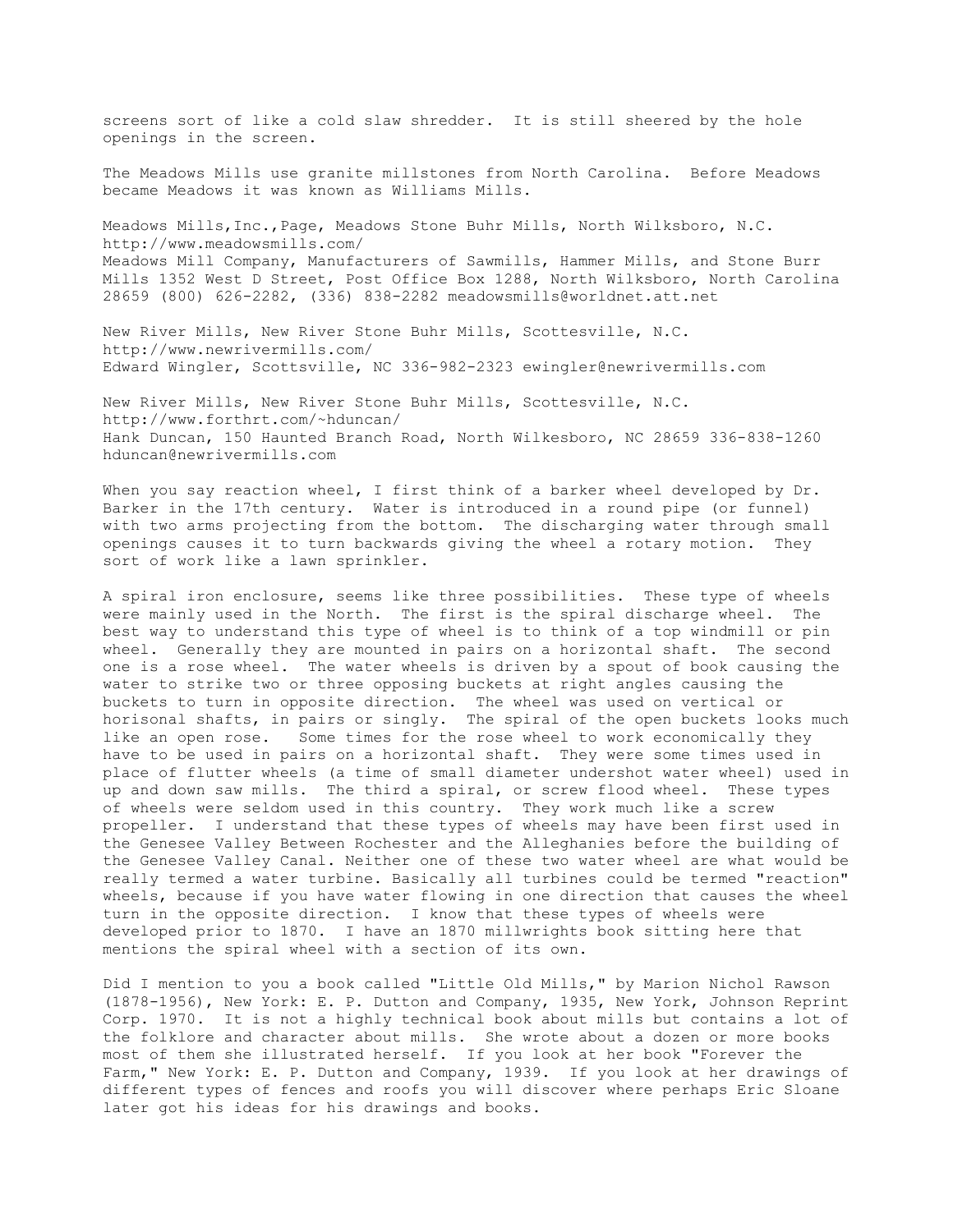Harry Bischoff Weiss (1883-1972) He did about 30 some books either by himself, with his girlfriend that later became his wife Grace M. Ziegler, or with Robert J. Sim for the New Jersey Agriculture Society. They are a great source of information on different types of mills and trades.

A mill build 24 by 24 may be small but a lot of tub mills were only 10 by 10 or 12 by 12, 14 by 14, with a single pair of millstones being powered by a single horizontal water wheel. South Dartmouth, Massachusetts would also be along part of the coastal areas were they would have had tidal powered mills. They did use horizontal water wheels on tidal powered mills, they did not all have vertical water wheels. A lot of the early mills of this area were wind and tidal powered mills. That is not to say that they did not build stream powered mills in the 1600's.

As for the star drills. Most people think of them as being used in pneumatic hammers. But I am pretty sure they were used by hand before that. One person would hold the drill bit and rotated it slightly after each time the striker hit the drill. I am getting ready to move very soon so most of my reference material is either packaged up in boxes and an in a storage locker. A blacksmith could make a star drill just as easily as a twist drill bit. I think the first books on blacksmithing came out in the 1840's or 50's that would have had formulas and told blacksmiths how to make things. A web page that is in the process of being constructed that may help in your search is Stone Quarries and Beyond ˆ Quarries ˆ Quarrymen ˆ Stone Cutters & Stone Carvers ˆ Dealers of Stone & the Finished Products http://freepages.history.rootsweb.com/~quarries/ When they contacted me several weeks ago about linking some of my pages to their site they had not put up its content as of yet. The person that contacted me was Peggy Perazzo, compiler, Pat Perazzo, webmaster perazzo@ccnet.com Antioch, CA

I don't mean to be a pest by writing back. I guess I spent just too many years working for the National Park Service. So I don't like people having a misundertanding of history or how things work. Another thing that they pounded into my brain was if you are going to tell someone something, you should be able to go to the reference material and show where the information or concept came from. Some times it has taken me years to find or come across where I found some bit of information to then be able to prove the statement.

Thank you, Ted

From: "Anne W. Baker" <awb02@sprynet.com> To: trhazen@hotmail.com Date: Sat, 9 Jun 2001 11:03:20 -0400

Wow! Email is great. What a rich and informative reply. Thank you.

To make this issue clearer I am going to start with the mill . The remains of the existing building dates to the 1880's. It is a typical small, one story village mill, 24x24. This mill and many of the small mills in this once rural area were a combination of grist and saw mill. Consistently I find 2 sets of stones - one granite for grinding Jonny cake meal and the other French burr for grinding livestock feet. In addition there is always a corn-cracker, turned by water power, to crush the corn and the cob which was then ground in the French burr stones. Having looked at and researched the remains